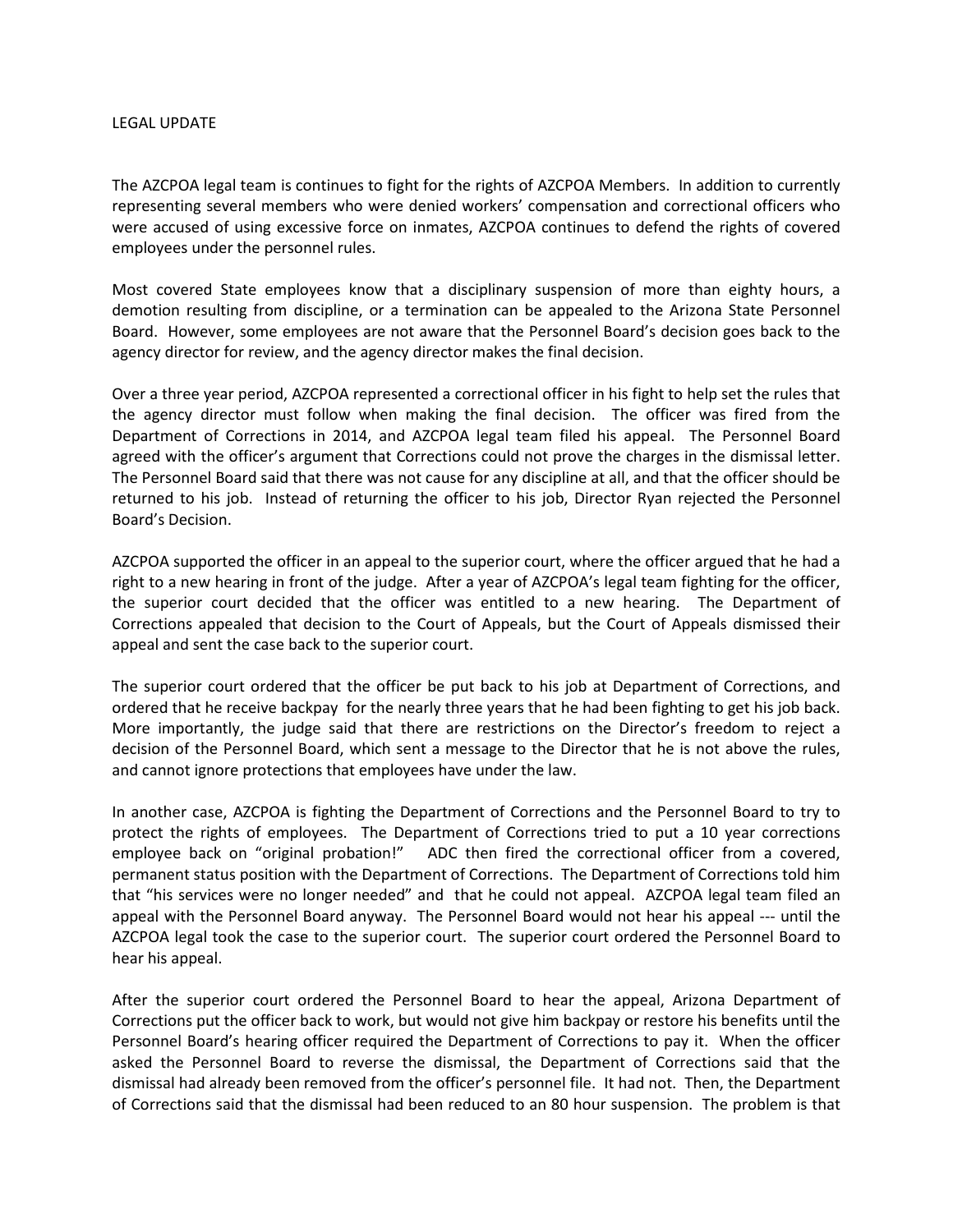the Department of Corrections cannot change its mind about the level of discipline once the disciplinary action has been appealed to the Personnel Board. The Personnel Board went along with the Department of Corrections violation of the law, so the officer appealed to the superior court – again. More than two years later, AZCPOA is still supporting this member in the fight to get the dismissal reversed. AZCPOA continues to support this long-time member not only because he was wronged by the Department of Corrections, but also because it is important to send a message to the Directors of State agencies that just like their employees, they need to follow the laws, rules, and policies.

In the last year AZCPOA legal also worked to file a lawsuit on behalf of members who were severely injured by inmate assaults. The suit is in federal court. The claim is that ADC has been deliberately indifferent to the safety of its officers. Short staffing, damaged and failing safety equipment, inmate cell door locks that inmates can open, and placing dangerous inmate in low custody yards are all factors that led to inmate assaults on officers. And all were easily preventable. ADC asked the judge to dismiss the lawsuit arguing that ADC could not have known it was illegal to be deliberately indifferent to the safety of its officers! The judge saw right through that and denied ADC's motion. ADC has appealed.

AZCPOA legal is now exploring the same type suit for members working at the Arizona State Hospital. There the patients can attack and punch, kick and bite our members with no repercussions. Our members cannot even call the police to report the assault *unless the call is approved by a supervisor!* The reality is that the State Hospital takes no steps to protect employees. Employees are not allowed to wear safety gear and are not allowed to fight back when attacked. It looks to us that ASH has been deliberately indifferent to its employees' safety for years. Lawsuit to follow.